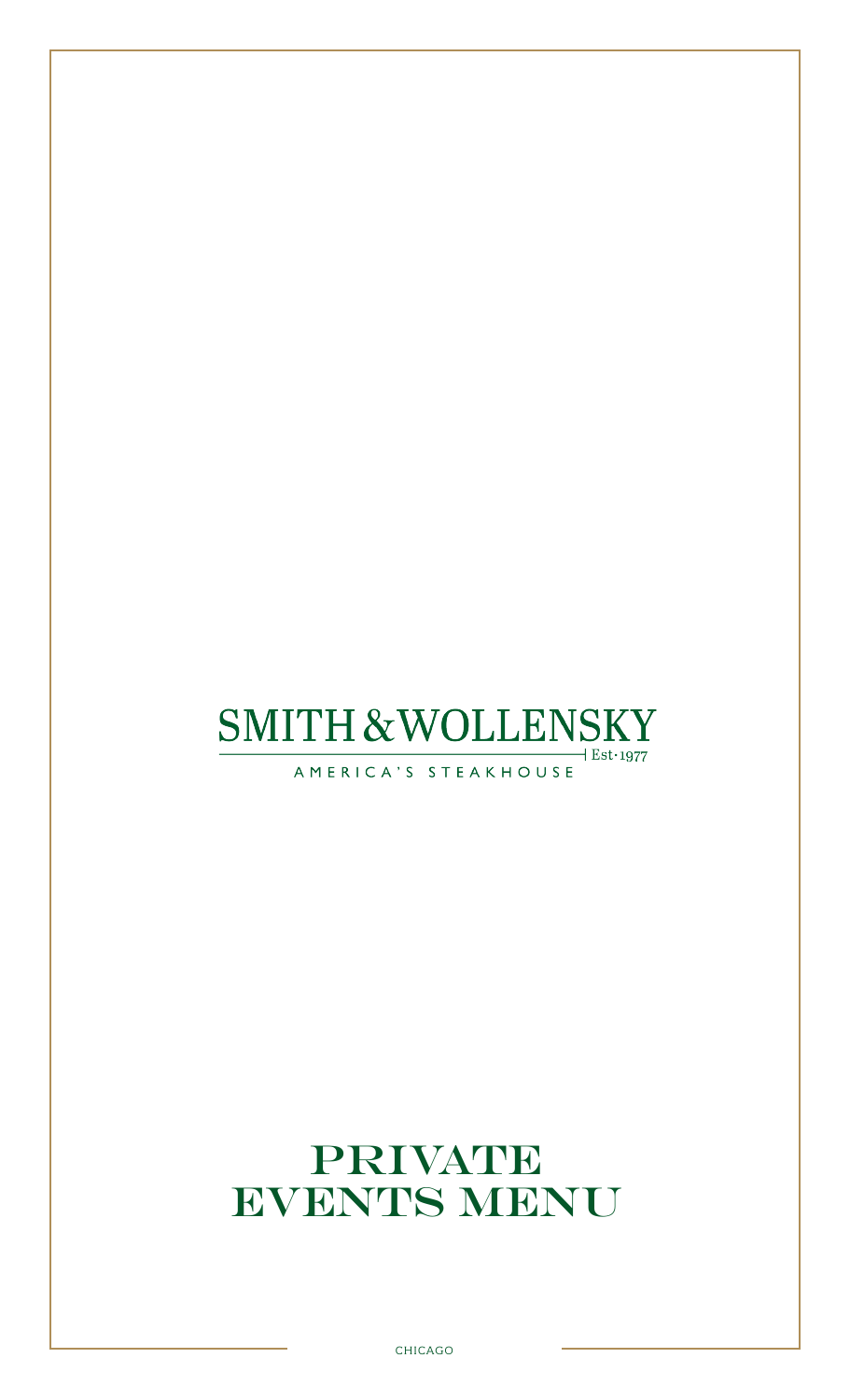# **THREE COURSE** DINNER MENU

## FIRST COURSE

*Choose Two Options* Wollensky's Famous Split Pea Soup

Wollensky Salad

Caesar Salad

Iceberg Salad

Crab Cake *\*Additional \$10 per order* Shrimp Cocktail *\*Additional \$5 per order*

## ENTREES

*Choose Three Options*

Charbroiled Filet Mignon Roasted Chicken Pan-Seared Organic Salmon

Prime Dry-Aged Bone-In Rib Eye 28+ oz. *\*Additional \$<sup>30</sup> per order*

*In order to ensure proper aging and flavor, Dry-Aged cuts must be ordered 30 days in advance*

## FAMILY STYLE SIDES

*Choose Two Options*

Creamed Spinach Sauteed Asparagus

Sauteed Mushrooms

Whipped Potatoes

## DESSERT

*Choose One Option*

Chocolate Cake

Coconut Layer Cake

### New York Style Cheesecake

*Freshly Brewed Coffee, Decaffeinated Coffee & Herbal Teas are included*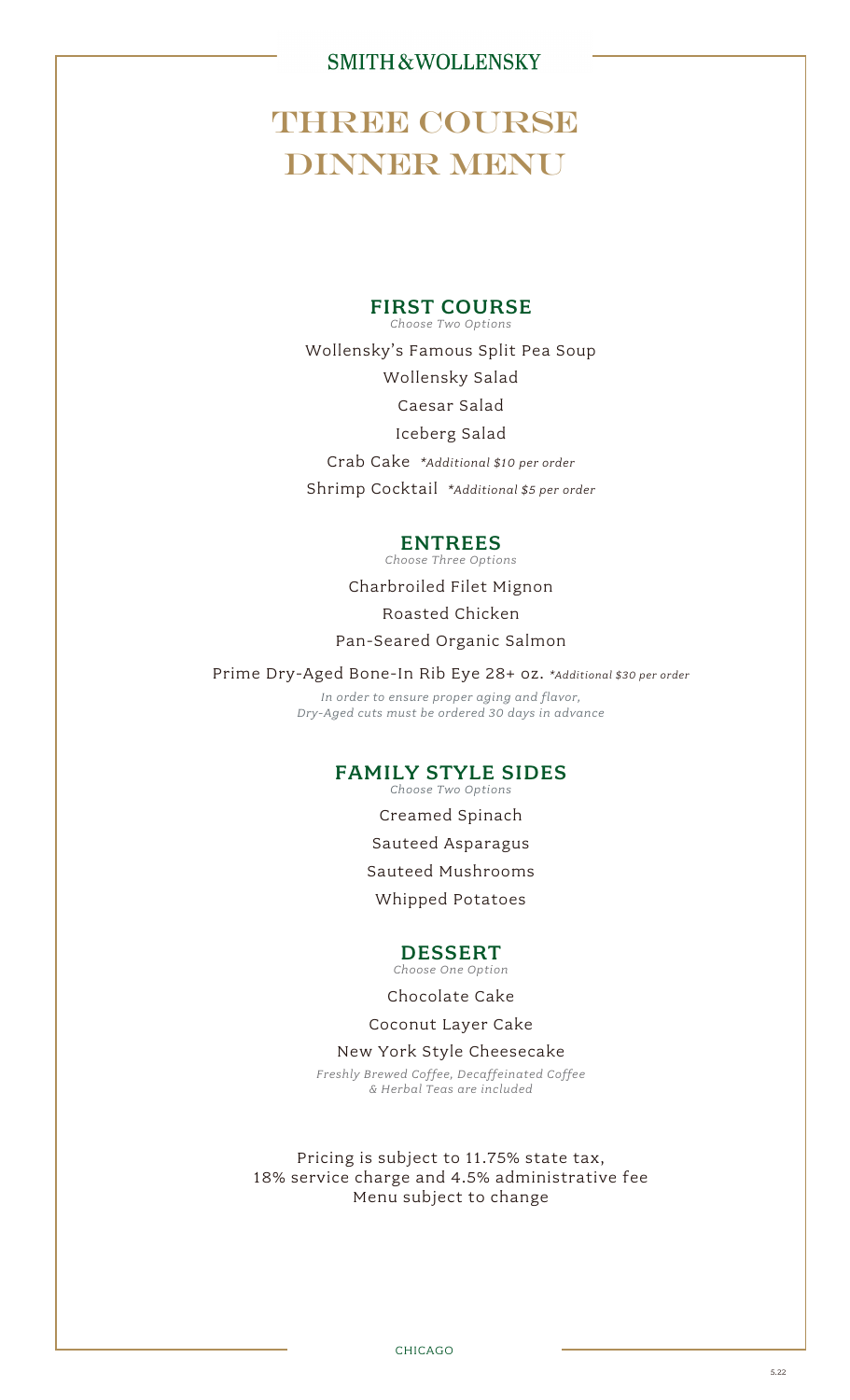# FOUR COURSE DINNER MENU

#### FIRST COURSE *Choose One Option*

Steak Tartare Wollensky's Famous Split Pea Soup Shrimp Cocktail One Half Hour of Chef's Choice Passed Hors d'Oeuvres

### SALADS

*Choose Two Options*

Wollensky Salad Caesar Salad Iceberg Salad Burrata with Melon & Prosciutto

### ENTREES

*Choose Three Options*

Charbroiled Filet Mignon Roasted Chicken Pan-Seared Organic Salmon USDA Prime New York Strip 18 oz. \*Additional \$10 per order Prime Dry-Aged Bone-In Rib Eye 28+ oz. *\*Additional \$30 per order*

*In order to ensure proper aging and flavor, Dry-Aged cuts must be ordered 30 days in advance*

### FAMILY STYLE SIDES

*Choose Two Options*

Creamy Corn Manchego Truffled Macaroni & Cheese Sauteed Asparagus Sauteed Mushrooms Whipped Potatoes

## DESSERT

*Choose One Option*

Chocolate Cake Coconut Layer Cake New York Style Cheesecake *Freshly Brewed Coffee, Decaffeinated Coffee*

*& Herbal Teas are included*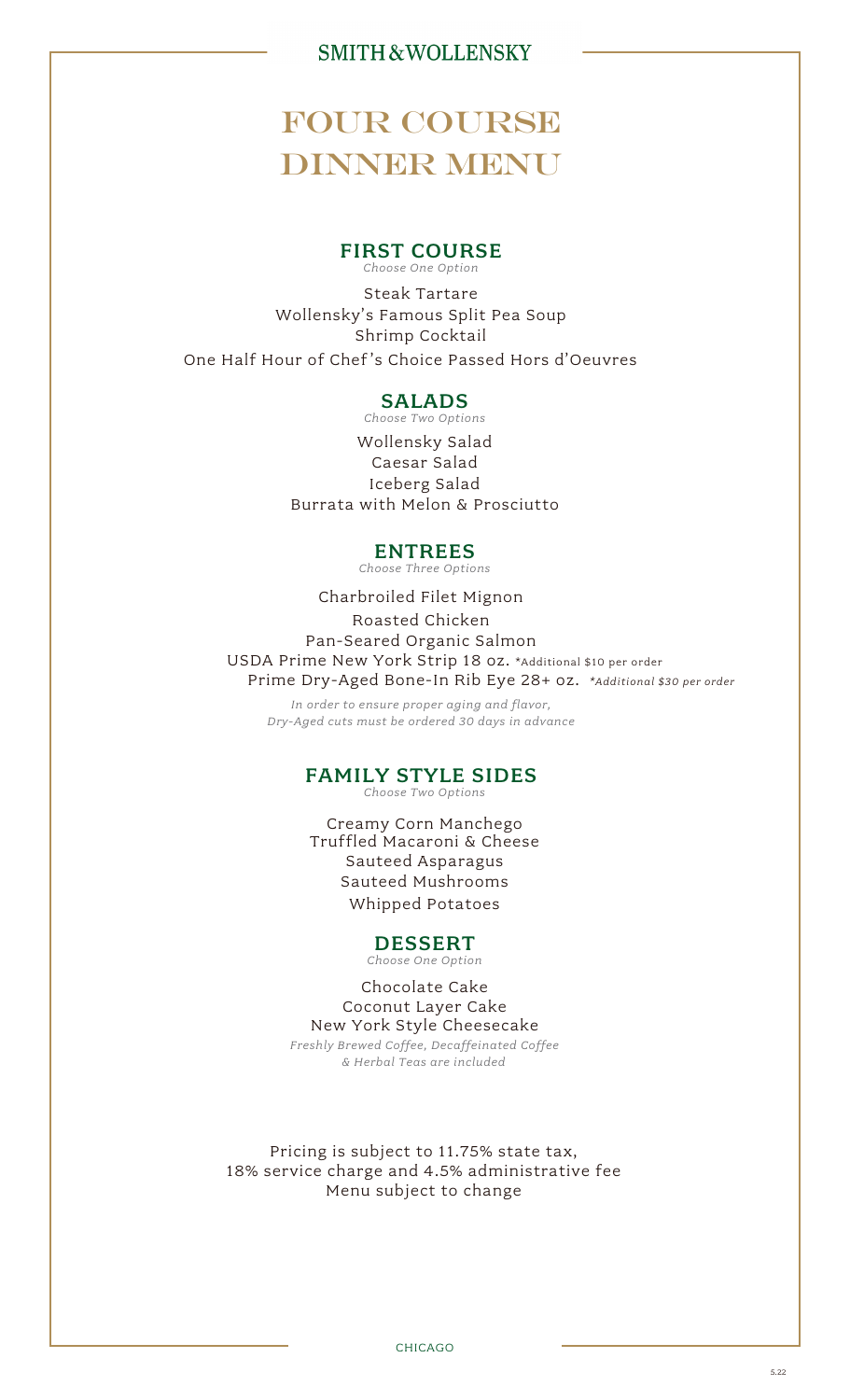# **S&W SIGNATURE** DINNER MENU

### SHELLFISH TOWER

Chilled Maine Lobster, Jonah Crab Claws Jumbo Shrimp & Oysters *with classic horseradish cocktail sauce, cognac mustard, ginger sauce and green apple mignonette*

## SALADS

*Choose Two Options*

Wollensky Salad Caesar Salad Iceberg Salad Burrata with Melon & Prosciutto

### ENTREES

*Choose Three Options*

Charbroiled Filet Mignon Roasted Chicken Pan-Seared Organic Salmon

Vegetable Bouillabaisse

USDA Prime New York Strip 18 oz. *\*Additional \$10 per order*

Prime Dry-Aged Bone-In Rib Eye 28+ oz. *\*Additional \$30 per order*

*In order to ensure proper aging and flavor, Dry-Aged cuts must be ordered 30 days in advance*

# FAMILY STYLE SIDES

*Choose Two Options*

Creamed Spinach Truffled Macaroni & Cheese Creamy Corn Manchego Sauteed Asparagus Sauteed Mushrooms Whipped Potatoes

### DESSERT

*Choose Two Options*

Chocolate Cake Coconut Layer Cake New York Style Cheesecake *Freshly Brewed Coffee, Decaffeinated Coffee & Herbal Teas are included*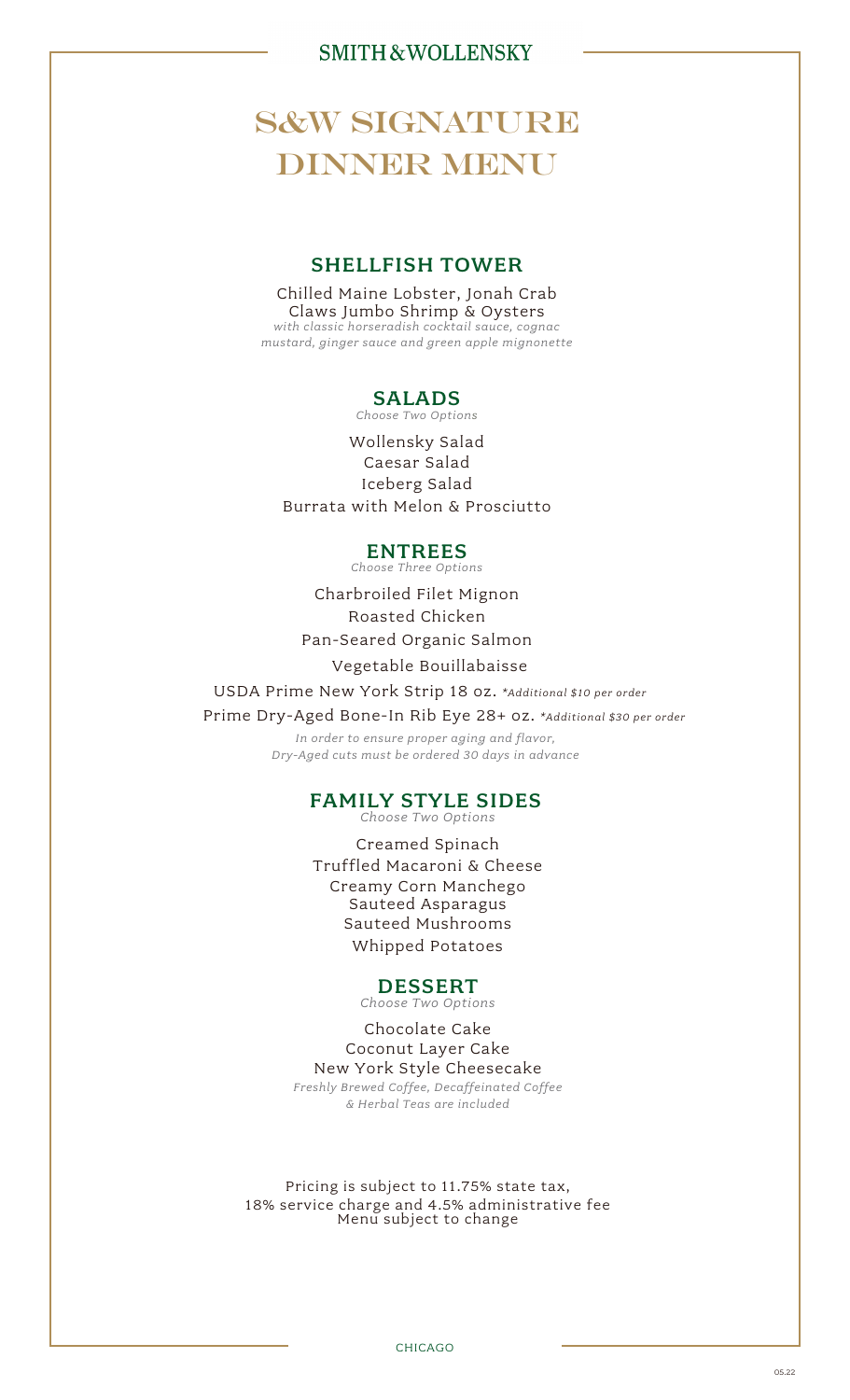# **THREE COURSE** LUNCH MENU

#### FIRST COURSE *Choose Two Options*

Wollensky Salad Caesar Salad Iceberg Salad Wollensky's Famous Split Pea Soup

## ENTREES

Charbroiled Filet Mignon Roasted Chicken Pan-Seared Organic Salmon

## FAMILY STYLE SIDES

*Choose Two Options*

Creamed Spinach Whipped Potatoes Sauteed Asparagus Sauteed Mushrooms Creamy Corn Manchego

#### DESSERT *Choose One Option*

### Chocolate Cake

Coconut Layer Cake

New York Style Cheesecake *Freshly Brewed Coffee, Decaffeinated Coffee & Herbal Teas are included*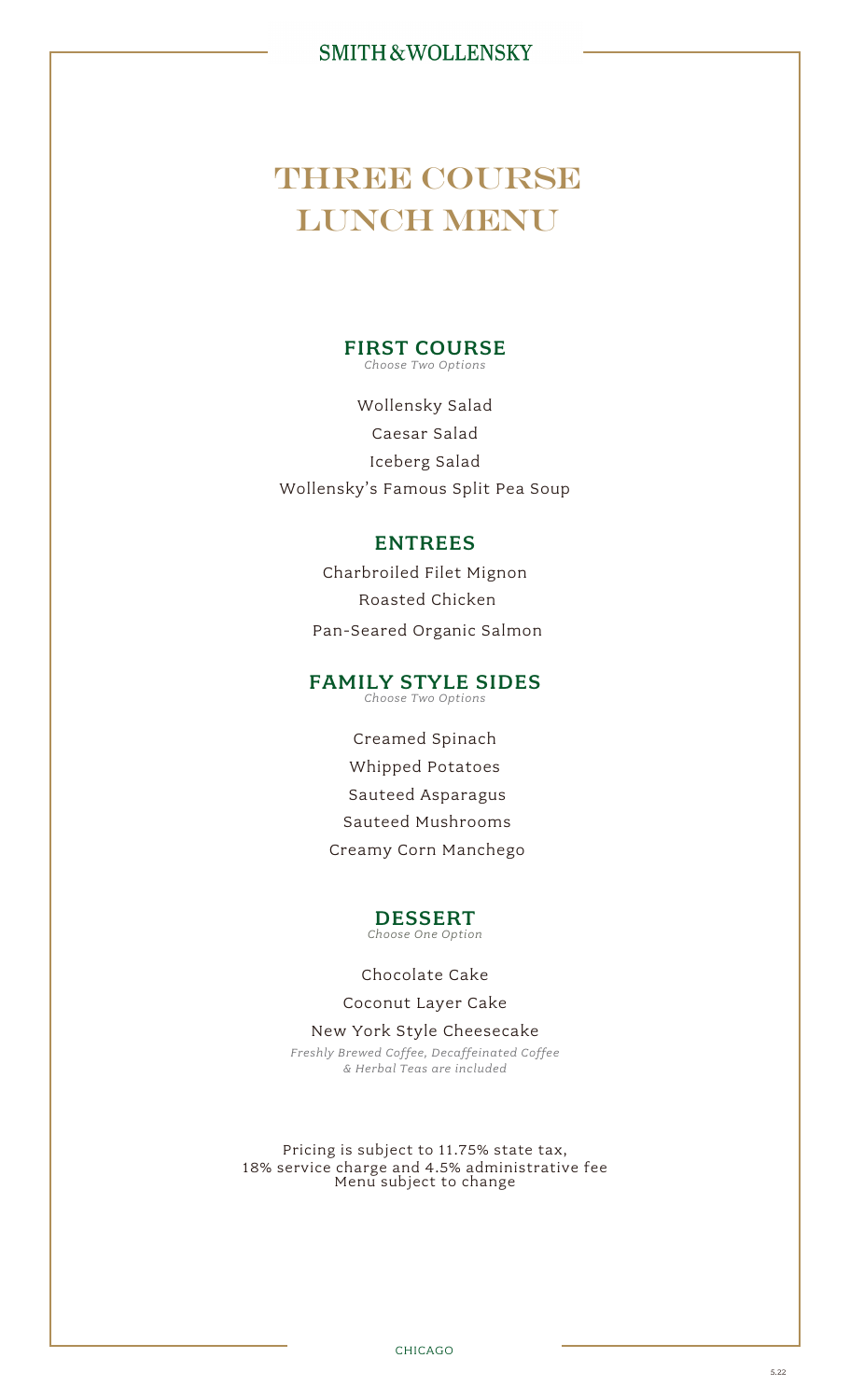# CONFERENCE **MENU**

## CONTINENTAL BREAKFAST

Assorted Breakfast Pastries Butter, Cream Cheese, Preserves Sliced Fresh Fruit Yogurt & Granola Assorted Fruit Juices

## AM BREAK

Freshly Brewed Coffee, Decaffeinated Coffee Herbal Teas

## LUNCH ENTREES

*Choose Two Options*

Charbroiled Filet Mignon \*Additional \$15 per order

Pan-Seared Organic Salmon

Wollensky Salad *with Jumbo Shrimp, Grilled Chicken or Tenderloin Tips*

Caesar Salad *with Jumbo Shrimp, Grilled Chicken or Tenderloin Tips*

Wollensky's Butcher Burger

#### FAMILY STYLE SIDES *Choose Two Options*

Creamed Spinach Sauteed Asparagus Sauteed Mushrooms Whipped Potatoes

### DESSERT

*Choose One Option* Chocolate Cake Coconut Layer Cake New York Style Cheesecake

### PM BREAK

Homemade Cookies & Brownies Freshly Brewed Coffee, Decaffeinated Coffee & Herbal Teas

Pricing is subject to 11.75% state tax, 18% service charge and 4.5% administrative fee Menu subject to change

CHICAGO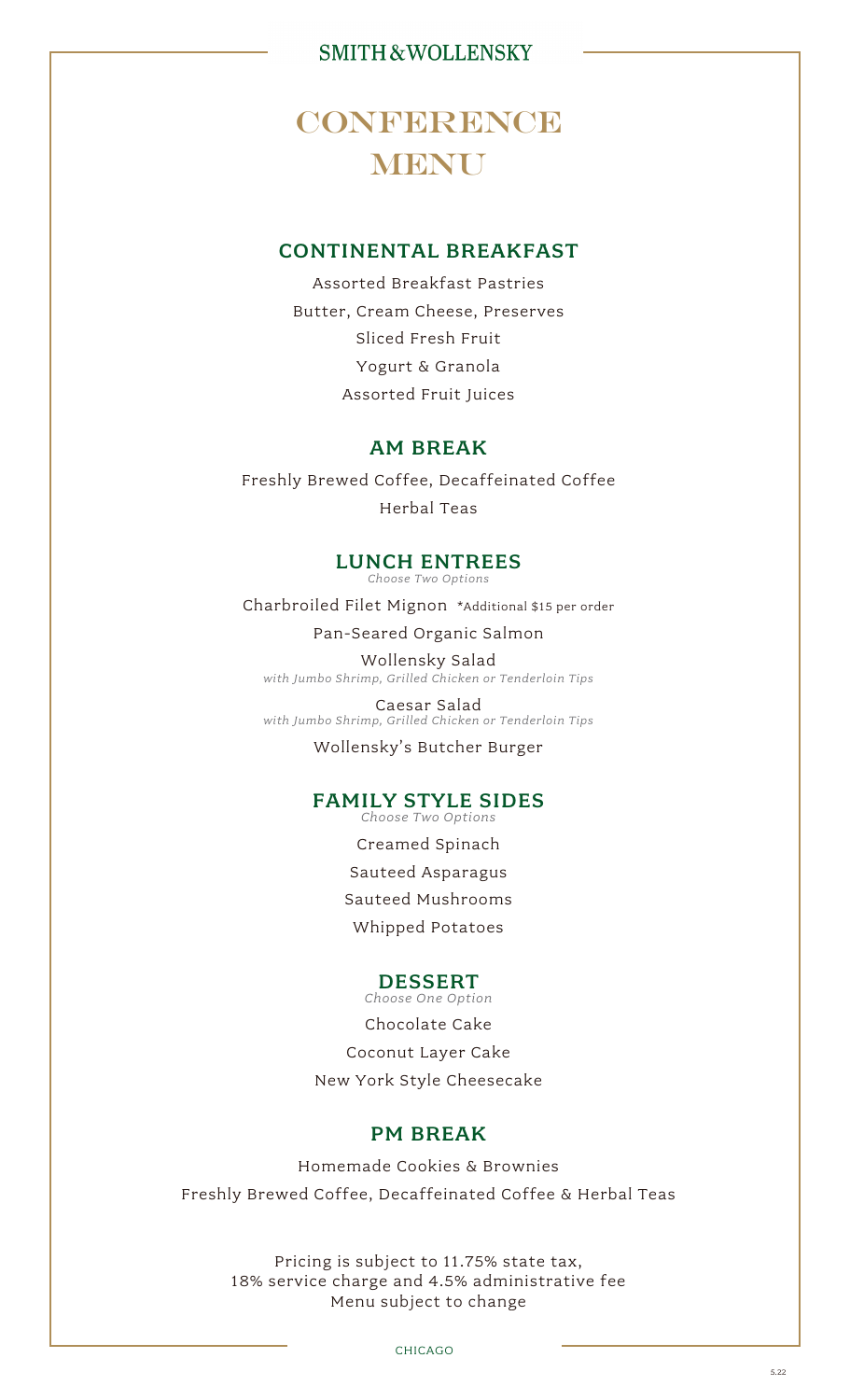# PASSED HORS D'OEUVRES

Tomato Basil Bruschetta Prosciutto Wrapped Asparagus Tomato & Mozzarella Flatbread Truffled Macaroni & Cheese Bites Stuffed Mushrooms Mini Stuffed Baked Potatoes Melted Brie Crostini Tomato Mozzarella Skewers Beef Wellington Wollensky's Beef Sliders Sliced Filet Mignon Crostini Steak Tartare Buffalo Chicken Sliders Truffled Chicken Salad Lamb Lollipops Tuna Tartare Coconut Shrimp Lobster Rangoon Jumbo Shrimp Signature Crab Cakes Buffalo Fried Oysters

Pricing per dozen unless noted otherwise Pricing is subject to 11.75% state tax, 18% service charge and 4.5% administrative fee Menu subject to change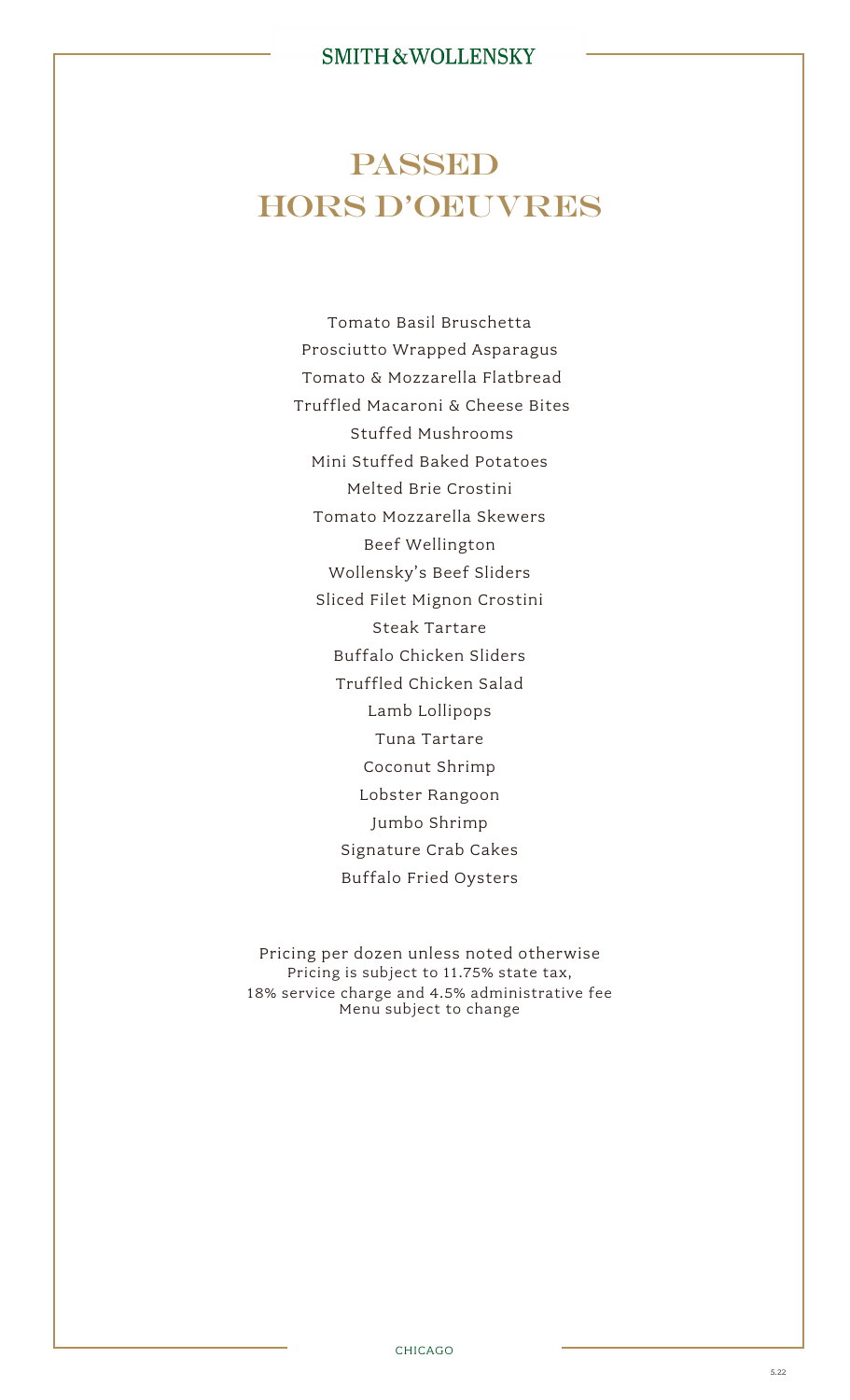# COLD COCKTAIL STATIONS

*available for events of 25 or more guests*

# CHARCUTERIE BOARD

Prosciutto, Fennel Salami, Nduja Spread, Spicy Salami Bleu Cheese, Goat Cheese, Cave Aged Cheddar Cheese, Triple Creme Brie, with Marcona Almonds, Fruit Jams, Crostini

## CHILLED SEAFOOD

Chilled Maine Lobster, Jonah Crab Claws Jumbo Shrimp & Oysters *with classic horseradish cocktail sauce, cognac mustard, ginger sauce and green apple mignonette*

## STEAK TARTARE TABLE

Diced Tenderloin, Chopped Red Onion, Capers, Mustard, Toasted Crostini

## TUNA TARTARE TABLE

Ahi Tuna, Ponzu, Cucumber, Wontons

Pricing per person unless noted otherwise Pricing is subject to 11.75% state tax, 18% service charge and 4.5% administrative fee Menu subject to change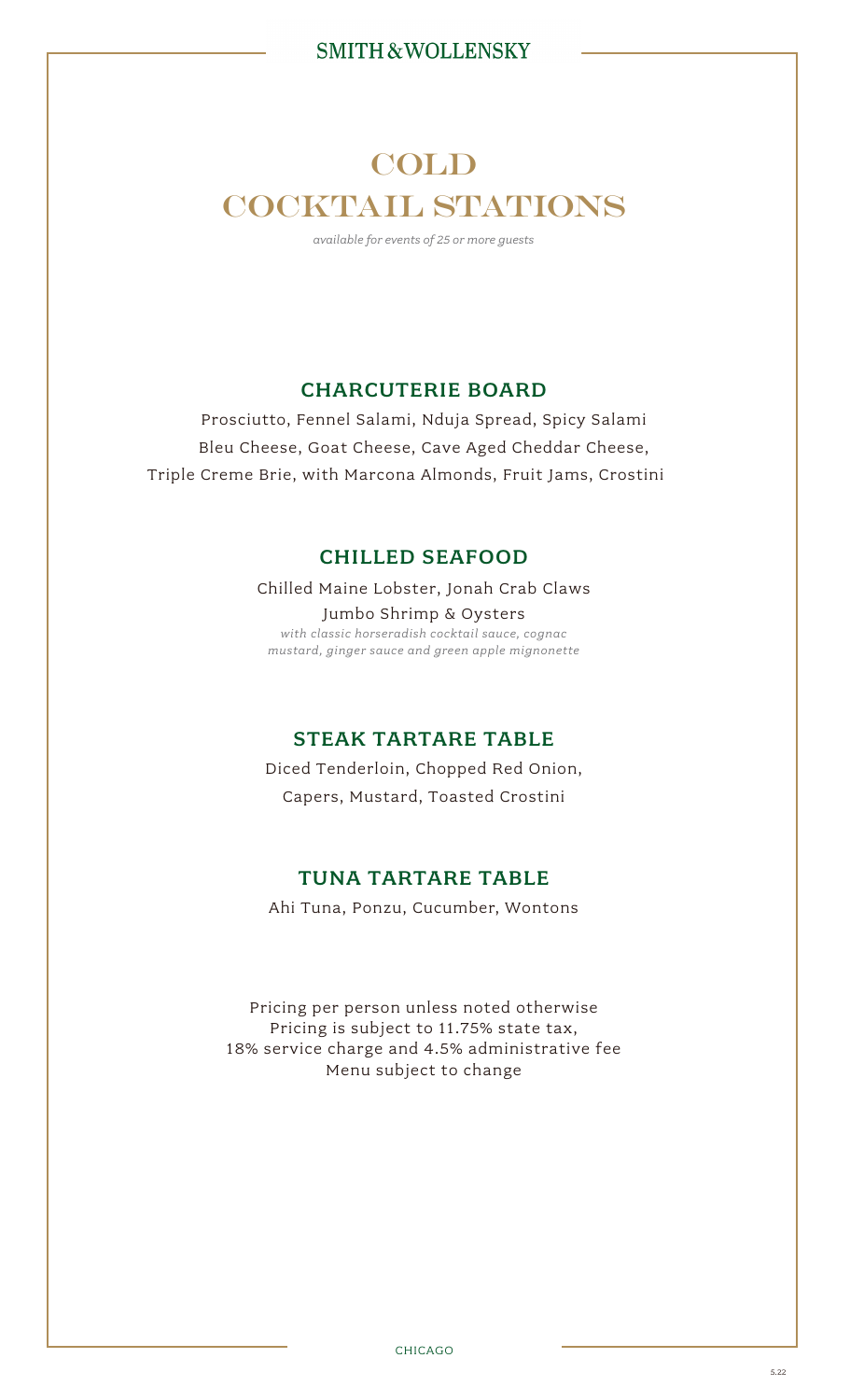# **HOT** COCKTAIL STATIONS

*available for events of 25 or more guests*

## ANGRY SHRIMP

Whipped Potato Spicy Lobster Butter Sauce

## SLIDER BAR

Classic Butcher Burger Signature Crab Cake Vine Ripened Tomato & Mozzarella

# SLOW ROASTED STEAMSHIP ROUND OF BEEF

Horseradish Cream, Dijon Mustard Assorted breads / *serves 100 guests*

## WHOLE ROASTED TENDERLOIN

Horseradish Cream, Bearnaise Sauce, Red Wine Demi-Glace, Assorted Breads / *serves 20 guests*

## TRUFFLED MACARONI & CHEESE

Pan Roasted Mushrooms, Roasted Asparagus, Bacon Lardons, Roasted Shallots / Lobster

Pricing per person unless noted otherwise Pricing is subject to 11.75% state tax, 18% service charge and 4.5% administrative fee Menu subject to change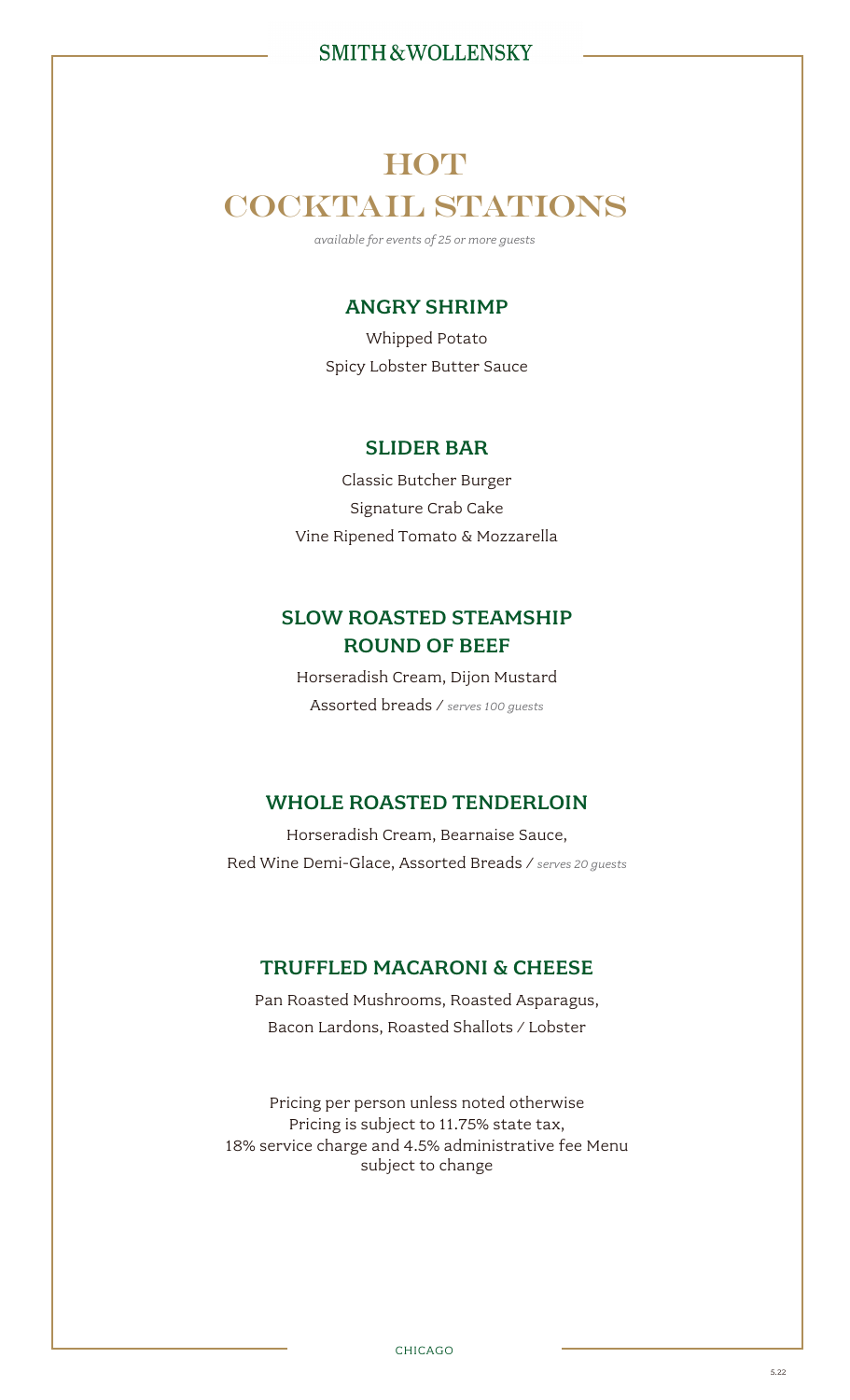ENHANCEMENTS

*to complement your dining experience, may we suggest:*

# SHELLFISH TOWERS

Chilled Maine Lobster, Jonah Crab Claws, Jumbo Shrimp & Oysters *with classic horseradish cocktail sauce, cognac mustard, ginger sauce and green apple mignonette*

## PASSED HORS D'OEUVRES

A Variety of S&W classics before dinner Chef's Choice of 4 Selections *One Half Hour / One Hour*

## STEAK ENHANCEMENTS

Oscar Style Angry Shrimp Sauteed Maine Lobster

## BUTLERED SWEETS

Brownies Mini Creme Brulee Petite Chocolate Cakes Petite Cheesecakes Homemade Cookies

Pricing per person unless noted otherwise Pricing is subject to 11.75% state tax, 18% service charge and 4.5% administrative fee Menu subject to change